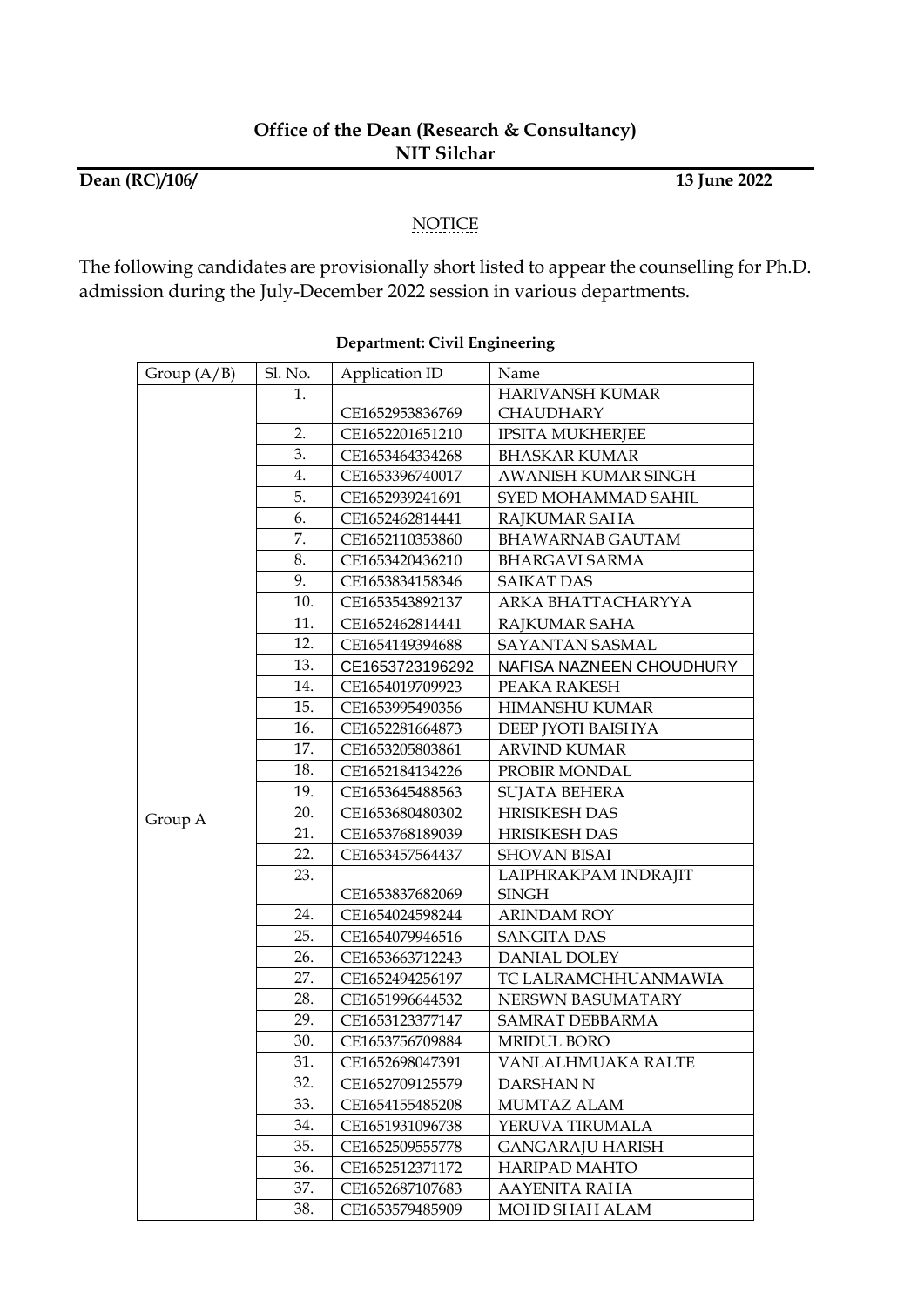|         | 39. | CE1653814389418 | <b>MOHD NADIM AHMED</b>    |
|---------|-----|-----------------|----------------------------|
|         | 40. | CE1654008740765 | PRINCE KUMAR               |
|         | 41. | CE1654002569972 | <b>SHAMBHU KUMAR</b>       |
|         | 42. | CE1654066592833 | ANKIT KUMAR YADAV          |
|         | 43. | CE1653662329041 | <b>SHARIF HOSSAIN</b>      |
|         | 44. | CE1654093143974 | AJESH SANKAR M             |
|         | 45. | CE1654022521364 | PARIKSHIT KUMAR            |
|         | 46. | CE1654159115263 | <b>MD RUHUL AMIN</b>       |
|         | 47. | CE1654158189131 | MD SANIYAL ALAM            |
|         | 48. | CE1654138116903 | <b>B V LAVAN SALIVAHAN</b> |
| Group B | 1.  | CE1652365105011 | <b>SWATHIM</b>             |
|         | 2.  | CE1652511742876 | <b>ALOK NIGAM</b>          |
|         | 3.  | CE1652091247428 | <b>MINAKSHI PUHAN</b>      |
|         | 4.  | CE1653136907032 | <b>AAYUSH KUMAR</b>        |
|         | 5.  | CE1653568359057 | <b>RENUKA SHAW</b>         |
|         | 6.  | CE1653366329774 | <b>SUMAN PAUL</b>          |
|         | 7.  | CE1654151082949 | <b>KAUSIK BERA</b>         |
|         | 8.  | CE1652778909145 | <b>RIKSHIT KUMAR</b>       |
|         | 9.  | CE1652291307776 | PULOK BORAH                |
|         | 10. | CE1653634215344 | TUNIJA BASUMATARY          |
|         | 11. | CE1652338933273 | NILUTPOLA BORAH            |
|         | 12. | CE1653440696812 | MOHAMMAD SHEESH            |
|         | 13. | CE1654161577701 | RAJESH LAYEK               |
|         | 14. | CE1651889998810 | <b>VISHAL</b>              |

#### **Department: Computer Science and Engineering**

| Group $(A/B)$ | Sl. No. | Application ID   | Name                  |
|---------------|---------|------------------|-----------------------|
|               | 1.      | CSE1652107291329 | PRITHWISH SEN         |
| Group A       | 2.      | CSE1652254357020 | <b>INDRANATH ROY</b>  |
|               | 3.      | CSE1653589926870 | <b>KIRTI NAYAK</b>    |
|               | 4.      | CSE1652970701742 | ANNEPAKA YADAGIRI     |
|               | 5.      | CSE1652457894597 | <b>NIRAJ KUMAR</b>    |
|               | 6.      | CSE1653154305537 | MALAY KUMAR MAJHI     |
|               | 7.      | CSE1653463592226 | <b>RUCHIKA DAS</b>    |
|               | 8.      | CSE1653509901700 | <b>DEBASHIS DAS</b>   |
|               | 9.      | CSE1654082709976 | <b>SREEPARNA DAS</b>  |
|               | 10.     | CSE1653477481966 | MAL SAWM KIMA         |
|               | 11.     | CSE1654155489154 | PAVANI MEESALA        |
| Group B       | 1.      | CSE1653992180984 | <b>ABHINEET SUMAN</b> |
|               | 2.      | CSE1653975409423 | <b>S.ALAGESAN</b>     |
|               | 3.      | CSE1651930995789 | DEBRAJ CHATTERJEE     |
|               | 4.      | CSE1652438614261 | NARESH BABU MERUGU    |
|               | 5.      | CSE1652443949261 | <b>MURRY SWATHI</b>   |
|               | 6.      | CSE1653015959057 | DONTHA MADHU SUDHANA  |
|               |         |                  | <b>RAO</b>            |
|               | 7.      | CSE1653371212478 | DUDDUPUDI JANARDHAN   |
|               |         |                  | <b>SANTOSH KUMAR</b>  |

# **Department: Electrical Engineering**

| Group $(A/B)$ | Sl. No. | Application ID  | Name         |
|---------------|---------|-----------------|--------------|
| Group A       |         | EE1652667024058 | SURAIIT SAHA |
|               |         | EE1652457689908 | SANTU SHIT   |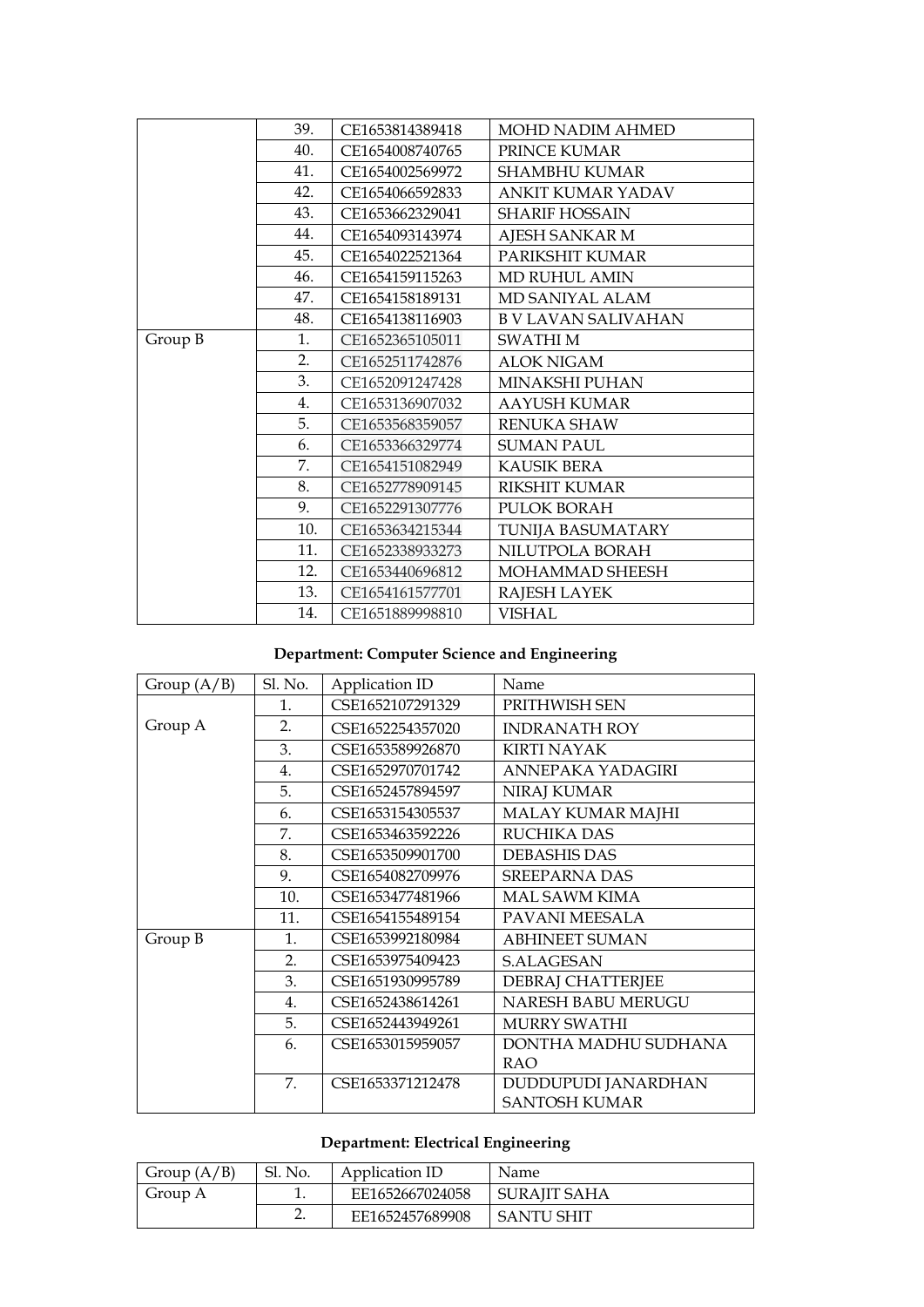|         | 3.  | EE1652610128619 | <b>UMA</b>                |
|---------|-----|-----------------|---------------------------|
|         | 4.  | EE1653728194854 | <b>SHANTANU SAXENA</b>    |
|         | 5.  | EE1653626415248 | MANORANJAN KUMAR          |
|         | 6.  | EE1654106971290 | SATADAL BHOWMIK           |
|         | 7.  | EE1652646702900 | KUMARI MADHUMITA          |
|         | 8.  | EE1653374069284 | NILANJAN DAS              |
|         | 9.  | EE1651975626039 | ABHIMANYU MANDAL          |
|         | 10. | EE1652495761326 | <b>SAPAM RHISON SINGH</b> |
|         | 11. | EE1653228260510 | LOUREMBAM RANJITA DEVI    |
|         | 12. | EE1653623829584 | <b>SAPRAM GIRIDHAR</b>    |
|         | 13. | EE1654160196660 | SATYABRATA BEHERA         |
|         | 14. | EE1652460881517 | <b>TAPAS MONDAL</b>       |
|         | 15. | EE1653641817994 | NIROJAKANTA SWAIN         |
| Group B | 1.  | EF1652784434187 | SANTANU BHATTACHARJEE     |
|         | 2.  | EE1652617312252 | HRISHIKESH KALITA         |
|         | 3.  | EE1652932769950 | DEEPA <sub>B</sub>        |
|         | 4.  | EE1653714429223 | SRI HARISH NANDIGAM       |
|         | 5.  | EE1654081068521 | KOSHA KRISHNA DUTTA       |
|         | 6.  | EE1652718809282 | <b>KIRTI KUMARI</b>       |
|         | 7.  | EE1652958759622 | NIBEDITA GHOSH            |
|         | 8.  | EE1653391322062 | AMIT KUMAR SHARMA         |
|         | 9.  | EE1653998170698 | THIYAM STALIN SINGH       |

# **Department: Electronics and Communication Engineering**

| Group $(A/B)$ | Sl. No. | Application ID   | Name                           |
|---------------|---------|------------------|--------------------------------|
| Group A       | 1.      | ECE1652588044988 | <b>JACINTA POTSANGBAM</b>      |
|               | 2.      | ECE1652949363664 | PRATEEK GOYAL                  |
|               | 3.      | ECE1653153742487 | <b>SALMAN ASHRAF</b>           |
|               | 4.      | ECE1653331873730 | <b>MASUM IMRAN LASKAR</b>      |
|               | 5.      | ECE1654146018648 | A. SRIVANI                     |
|               | 6.      | ECE1653899633900 | <b>MOHAN RAO THOKALA</b>       |
|               | 7.      | ECE1653934104281 | <b>RAJESH DAS</b>              |
|               | 8.      | ECE1654097898495 | <b>BIPUL CH SARKAR</b>         |
|               | 9.      | ECE1653289363489 | NARAGONI SAIDULU               |
|               | 10.     | ECE1652591603930 | RADHARANI YUMLEMBAM            |
|               | 11.     | ECE1653760895160 | <b>JYOTSNA RANI</b>            |
|               | 12.     |                  | KHONGBANTABAM<br><b>MAMOTA</b> |
|               |         | ECE1653797922804 | <b>DEVI</b>                    |
|               | 13.     | ECE1653317853930 | <b>BARUN DHABAL</b>            |
| Group B       | 1.      | ECE1654012384818 | LAIKANGBAM ANEKA               |
|               | 2.      | ECE1653987687638 | PRAVEEN PRAKASH                |
|               |         |                  | <b>LIKHITKAR</b>               |
|               | 3.      | ECE1653845491607 | <b>SARANYA MATTA</b>           |
|               | 4.      | ECE1653888171689 | <b>VIPLAV ANUP SOLIV</b>       |
|               | 5.      | ECE1653898122161 | SASIKANTH DAGGUBATI            |
|               | 6.      | ECE1653890926188 | <b>ESHANT G. RAJGURE</b>       |
|               | 7.      | ECE1653880488406 | SMITA DILIP JIRAPURE           |

#### **Department: Electronics & Instrumentation Engineering**

| Group $(A/B)$ | Sl. No. | Application ID  | Name                   |
|---------------|---------|-----------------|------------------------|
| Group A       |         | EI1653670895056 | SHIVENDRA PRATAP SINGH |
|               |         | EI1653981883414 | NILANJAN MAHINDER      |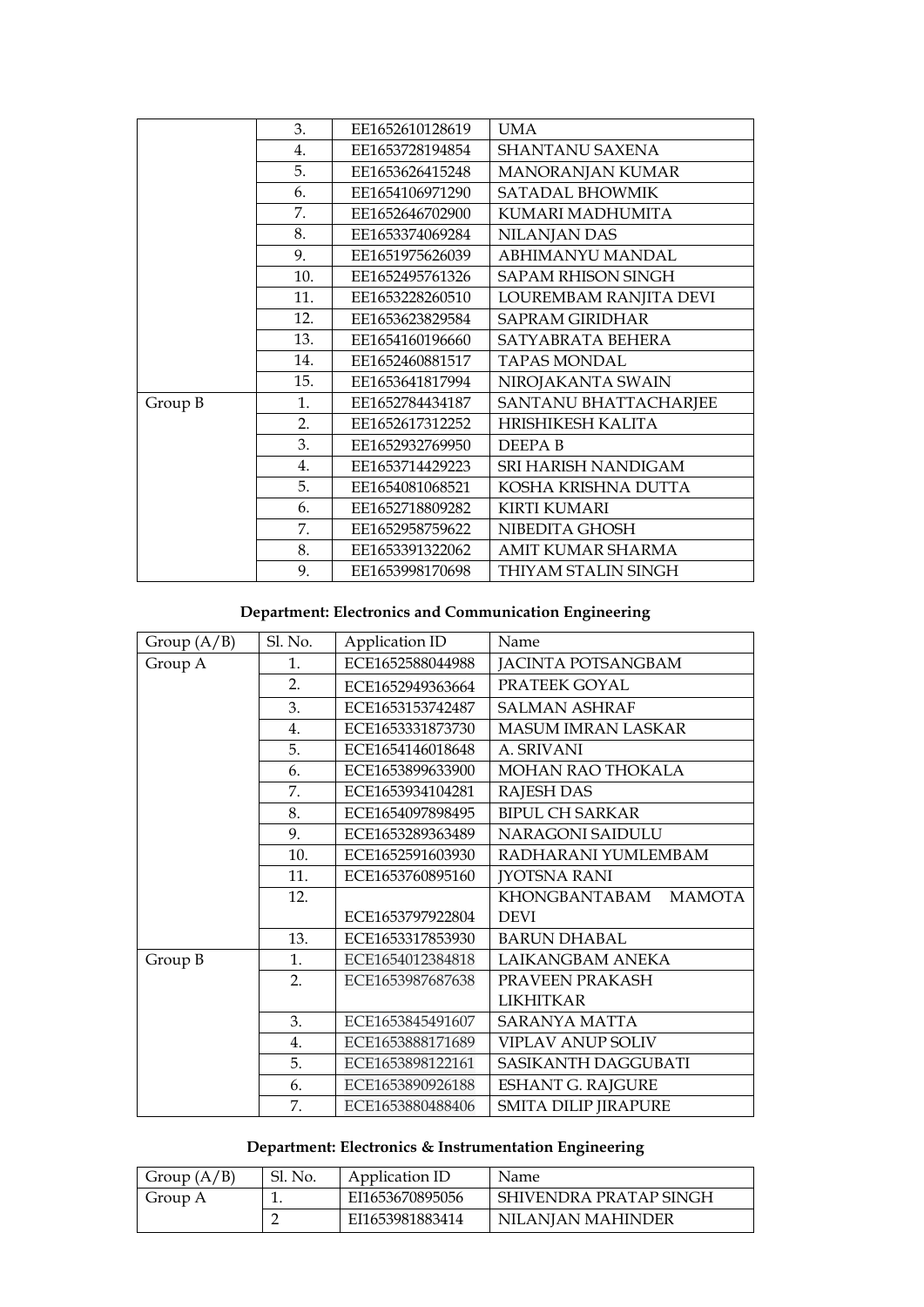|         |    | EI1654065944930 | MONORANJAN KUMAR       |
|---------|----|-----------------|------------------------|
|         | 4. | EI1652011705562 | ABHIMANYU MANDAL       |
|         | 5. | EI1653753773014 | AMIT JYOTI THAKURIYA   |
| Group B |    | EI1653646956176 | SUBHRANSU SEKHAR PARHI |
|         |    | EI1654081822474 | SANTOSH KUMAR R        |

## **Department: Mechanical Engineering**

|               | Sl. No. | Application ID  | Name                         |
|---------------|---------|-----------------|------------------------------|
| Group $(A/B)$ |         |                 |                              |
| Group A       | 1.      | ME1653197583988 | SOURAV CHATTERJEE            |
|               | 2.      | ME1654010646910 | <b>LAI CHENG CHETIA</b>      |
|               | 3.      | ME1653842596683 | ASHIM JYOTI NATH             |
|               | 4.      | ME1653302655671 | <b>CHANDRANGITH K P</b>      |
|               | 5.      | ME1652097197320 | <b>AISHIK DINDA</b>          |
|               | 6.      | ME1654112294804 | <b>VISHAL SAXENA</b>         |
|               | 7.      | ME1653997511456 | <b>AVIJIT MAJEE</b>          |
|               | 8.      | ME1654091951210 | <b>SUMIT RAI</b>             |
|               | 9.      | ME1654165100728 | YASHWANT SINGH               |
|               | 10.     | ME1652009173387 | YATENDRA PAL SINGH           |
|               | 11.     | ME1654080017106 | PULAK ROY                    |
|               | 12.     | ME1653307789634 | <b>ANKIT ANJAN</b>           |
|               | 13.     | ME1653035842930 | RISHI KUMAR YADAV            |
|               | 14.     | ME1653993354406 | <b>GOGADA SURESH</b>         |
|               | 15.     | ME1652188087475 | KUNA VENKATESWARA RAO        |
|               | 16.     | ME1652447554633 | <b>VIKASH CHANDRA</b>        |
|               | 17.     | ME1653682567831 | <b>JAGANNATH VERMA</b>       |
|               | 18.     | ME1653378651002 | <b>KUNDAN KUMAR</b>          |
|               | 19.     | ME1654101399589 | <b>TUSHAR ANAND</b>          |
|               | 20.     | ME1654153939646 | <b>BODANKI VINEETH NAIDU</b> |
|               | 21.     | ME1654153617560 | <b>CHANDRA PRAKASH SINGH</b> |
| Group B       | 1.      | ME1653550498995 | <b>BHASKARDEEP KALITA</b>    |
|               | 2.      | ME1652874316621 | <b>DIVYA SRIVASTAVA</b>      |
|               | 3.      | ME1652076039512 | <b>SHRI RAM</b>              |
|               | 4.      | ME1654149350791 | <b>FARHINA AHMED</b>         |
|               | 5.      | ME1653157318881 | <b>KRISHAN CHANDRA</b>       |
|               | 6.      | ME1653280928521 | PRANJAL PRASAD NEWAR         |
|               | 7.      | ME1653632795123 | SANTOSH MADEVA NAIK          |
|               | 8.      | ME1653022505706 | C. VENKATESH                 |
|               | 9.      | ME1654023558220 | H. LALBIAKHLUA               |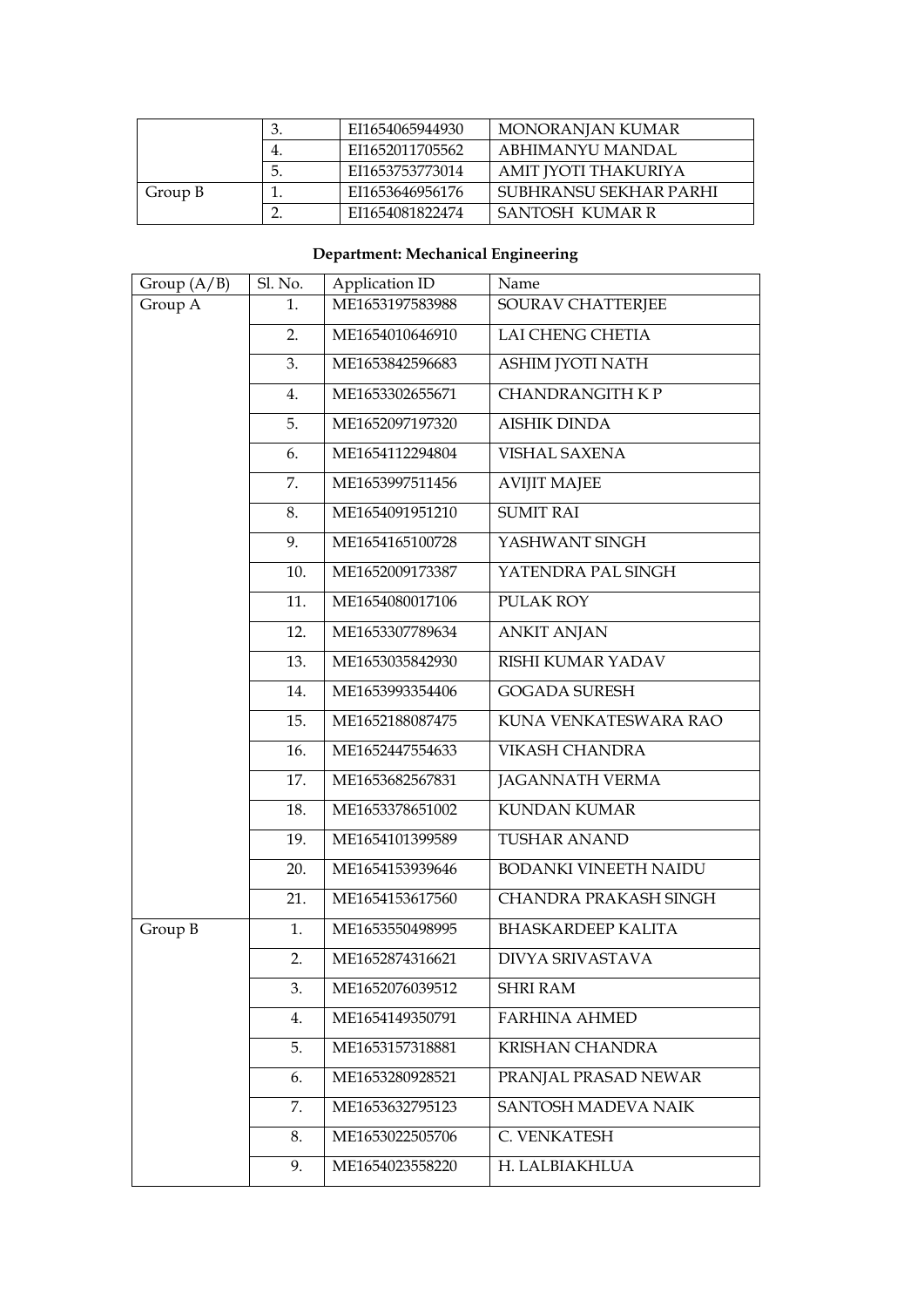| Group $(A/B)$ | Sl. No. | Application ID   | Name                         |
|---------------|---------|------------------|------------------------------|
| Group A       | 1.      | CHE1652622263165 | <b>UPASANA DEKA</b>          |
|               | 2.      | CHE1653288742370 | NILOTPAL GOSWAMI             |
|               | 3.      | CHE1653639132199 | SHIKHASMITA DAS              |
|               | 4.      | CHE1652683615955 | ANTARA GHOSH                 |
|               | 5.      | CHE1654153881607 | ANAKSHI BORUAH               |
|               | 6.      | CHE1651859733547 | <b>VANNEIKIMA</b>            |
|               | 7.      | CHE1652109774400 | <b>AMIT RAMCHIARY</b>        |
|               | 8.      | CHE1653624070614 | <b>BHRIGU KUMAR PEGU</b>     |
|               | 9.      | CHE1653182417482 | DHARMENDRA BISWAL            |
|               | 10.     | CHE1653207074761 | PRIYANKA NATH                |
|               | 11.     | CHE1653492173720 | PRAKASH KURMI                |
| Group B       | 1.      | CHE1651948159316 | <b>JUBER AHMED CHOUDHURY</b> |
|               | 2.      | CHE1654070299683 | <b>BAISHALI GHOSH</b>        |
|               | 3.      | CHE1652027592698 | <b>SAONLI DUTTA</b>          |
|               | 4.      | CHE1651938161237 | RIA CHAKRABORTY              |
|               | 5.      | CHE1652614445798 | NEETIKA SINGH                |
|               | 6.      | CHE1653163105460 | PANKAJ HALOI                 |
|               | 7.      | CHE1652683209699 | H. ZOHMINGLIANA              |
|               | 8.      | CHE1654141266287 | <b>SAMIA NAZ ALI</b>         |

#### **Department: Chemistry**

## **Department: Mathematics**

| Group $(A/B)$ | Sl. No. | Application ID    | Name                        |
|---------------|---------|-------------------|-----------------------------|
| Group A       | 1.      | MATH1652961612849 | <b>SAPTAAK DEY</b>          |
|               | 2.      | MATH1653564650617 | <b>ANIRUDDH SARKAR</b>      |
|               | 3.      | MATH1652066195731 | <b>RUPANJALI</b>            |
|               | 4.      | MATH1652942227912 | PARVEEN KHATOON             |
|               | 5.      | MATH1653224134856 | <b>[YOTISHMAN BHAGAWATI</b> |
|               | 6.      | MATH1652426240338 | <b>ANNESHA SEN</b>          |
|               | 7.      | MATH1653787692084 | NILABHRA PAUL               |
|               | 8.      | MATH1653154654898 | <b>SABI BISWAS</b>          |
|               | 9.      | MATH1652604050585 | <b>DEBASHIS ROY</b>         |
|               | 10.     |                   | PRASAD ANJALI               |
|               |         |                   | <b>RAMASHANKAR</b>          |
|               |         | MATH1653532281978 | <b>CHANDADEVI</b>           |
|               | 11.     | MATH1653793132011 | RISHIKESH NIRMAL            |
|               | 12.     | MATH1653832041763 | <b>SUSMITA DAS</b>          |
|               | 13.     | MATH1652971947051 | <b>DIXITA SONOWAL</b>       |
|               | 14.     | MATH1654057507596 | PANKITA KACHARI             |
|               | 15.     | MATH1653975238519 | POULOMI BASAK               |
|               | 16.     | MATH1652245790535 | SHUBHASHREE SAHU            |
|               | 17.     | MATH1652864447016 | SHUBHAM PRIYADARSHI         |
|               | 18.     | MATH1652984628272 | YADHAVAN K                  |
|               | 19.     | MATH1652668176051 | PUSPITA PAUL                |
|               | 20.     | MATH1652777080568 | <b>RAHUL PAUL</b>           |
|               | 21.     | MATH1652596718390 | <b>AMIT KUMAR</b>           |
|               | 22.     | MATH1653664735563 | <b>SARITA SIHAG</b>         |
|               | 23.     | MATH1653752263138 | PADMAVATHY G                |
|               | 24.     | MATH1653983259908 | <b>SHRIKANT BHARTI</b>      |
|               | 25.     | MATH1654149565310 | SUSHMITA MANDAL             |
|               | 26.     | MATH1652674802771 | HIRAK JYOTI SARMA           |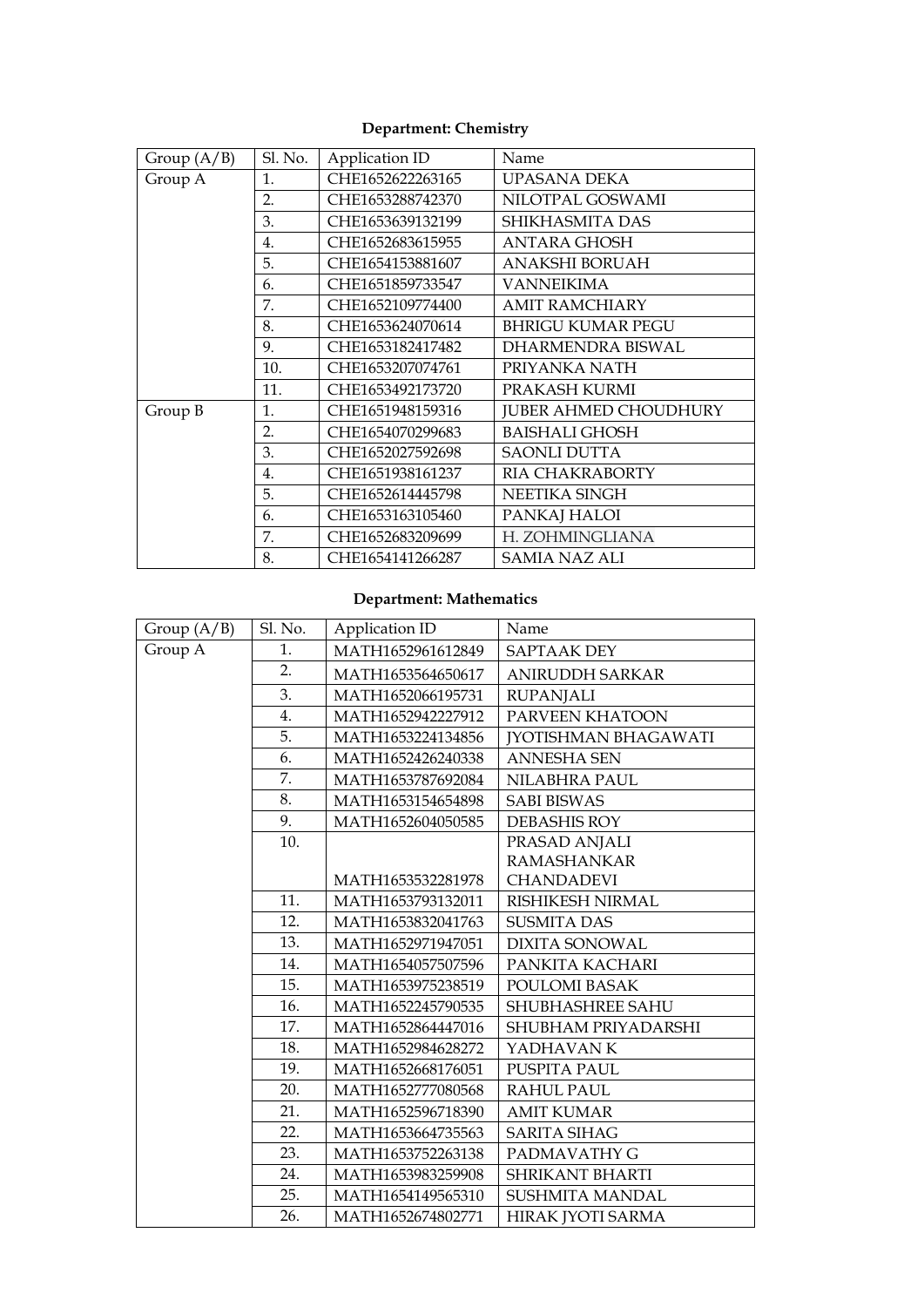|         | 27. | MATH1653327299393 | <b>HEMANT KUMAR</b>       |
|---------|-----|-------------------|---------------------------|
|         | 28. | MATH1653299991234 | <b>AYUSH CHOUBEY</b>      |
|         | 29. | MATH1654072053953 | PRINCE KUMAR              |
|         | 30. | MATH1653641283466 | <b>SOURAV BANERJEE</b>    |
|         | 31. | MATH1654037553729 | <b>MANDEEP KUMAR</b>      |
|         | 32. | MATH1654065549001 | SHAMPA DHABALDEB          |
|         | 33. | MATH1654164022274 | <b>AMLAN DEY</b>          |
| Group B | 1.  | MATH1652801535103 | PRIYAKSHEE DEY            |
|         | 2.  | MATH1654065698474 | DATTATREYA PATTANAYAK     |
|         | 3.  | MATH1653511291435 | MHAYANI O ODYUO           |
|         | 4.  | MATH1653910458907 | <b>DEAR DOLEY</b>         |
|         | 5.  | MATH1652111180620 | PRITISHA BARIK            |
|         | 6.  | MATH1652672962831 | <b>SERAM PRITIKA DEVI</b> |
|         | 7.  | MATH1652189497847 | TRISHNYAMONI BORA         |
|         | 8.  | MATH1652940152946 | <b>RUBEL SK</b>           |
|         | 9.  | MATH1653223031543 | <b>SREYAT</b>             |
|         | 10. | MATH1653387919702 | <b>SUNITA KUMARI</b>      |
|         | 11. | MATH1653646046349 | LAXMI RATHOUR             |
|         | 12. | MATH1654154333900 | <b>BIJETA PAUL</b>        |

## **Department: Physics**

| Group $(A/B)$ | Sl. No. | Application ID   | Name                      |
|---------------|---------|------------------|---------------------------|
|               | 1.      | PHY1652361787534 | <b>SANKHASUBHRA</b>       |
|               |         |                  | MUKHOPADHYAY              |
| Group A       | 2.      | PHY1652279796134 | <b>JOEL K JOSEPH</b>      |
|               | 3.      | PHY1652150426972 | <b>MANASH KALITA</b>      |
|               | 4.      | PHY1652511590181 | <b>SHAH NAWAZ ALI</b>     |
|               | 5.      | PHY1652597314767 | SIDDHANT MANNA            |
|               | 6.      | PHY1652701143900 | <b>ADRISH CHAKRABORTY</b> |
|               | 7.      | PHY1653243297419 | DIPTA SURYYA MAHANTA      |
|               | 8.      | PHY1653041512365 | <b>SUSMITA DAS</b>        |
|               | 9.      | PHY1652858290198 | <b>BIKRAM BARUAH</b>      |
|               | 10.     | PHY1653972164682 | SUBHANKAR MISHRA          |
|               | 11.     | PHY1653743694910 | DEBAJANI ROUT             |
|               | 12.     | PHY1652789162368 | <b>AYUSH DAS</b>          |
|               | 13.     | PHY1654138146846 | NIBEDAN NANDA             |
|               | 14.     | PHY1654082384901 | <b>DIGANTA KUAR</b>       |
|               | 15.     | PHY1653108181056 | PALLABI GOGOI             |
|               | 16.     | PHY1652956831982 | <b>SWAPNA ROUT</b>        |
|               | 17.     | PHY1654054445309 | SOUBHAGYA DASH            |
| Group B       | 1.      | PHY1653316514578 | <b>DIPAMONI DOLEY</b>     |
|               | 2.      | PHY1653401552867 | PIYUSH KUMAR DASH         |
|               | 3.      | PHY1654145456455 | THONTADHARYADEEKSHITH     |
|               |         |                  | М                         |

## **Department: Management Studies**

| Group $(A/B)$ | Sl. No.   Application ID | Name                   |
|---------------|--------------------------|------------------------|
| Group A       | MBA1653938784603         | RAJORSHI BHATTACHARJEE |
| Group B       | MBA1652811879377         | VYAS ABHAY MANOHAR     |